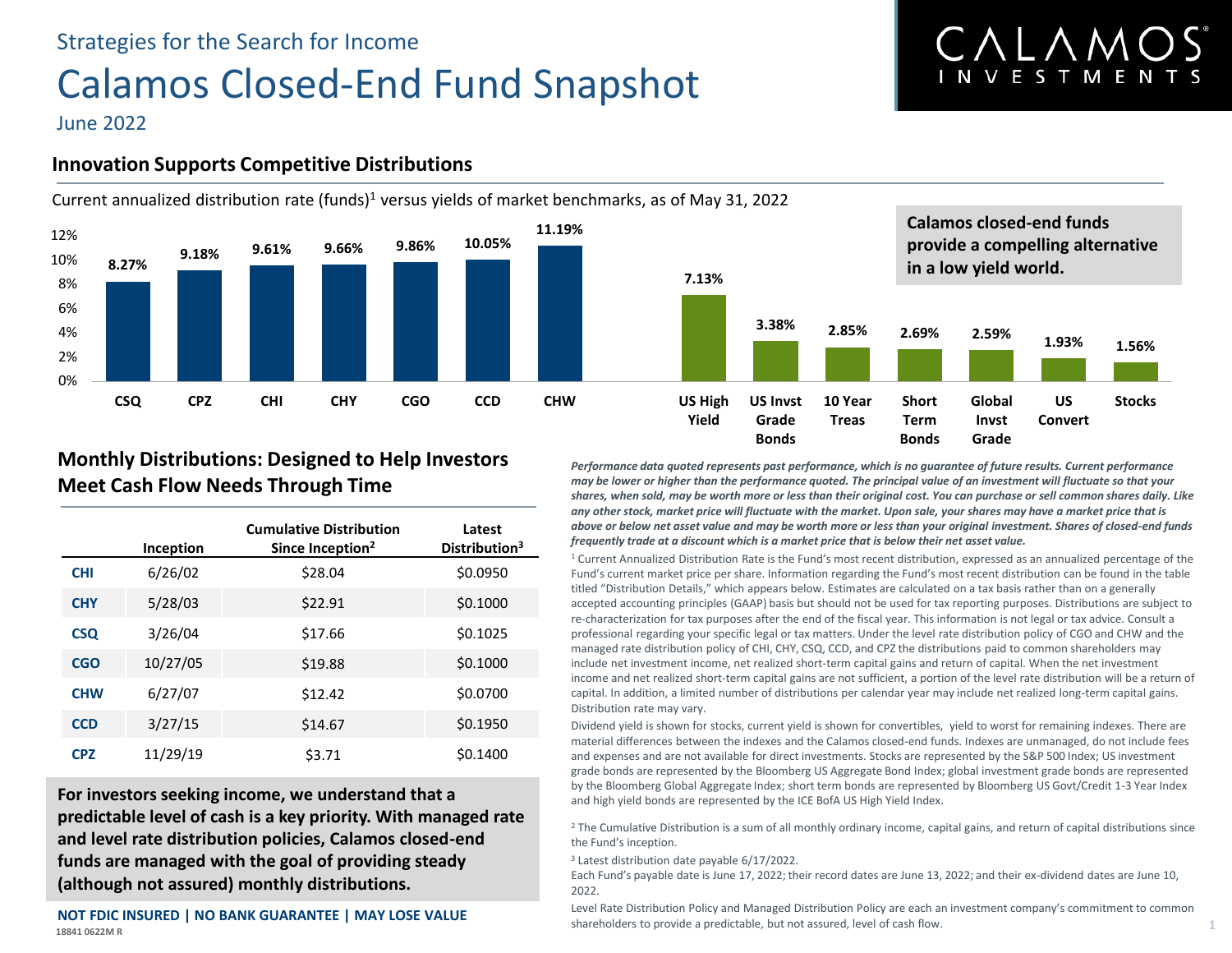## **Morningstar Ratings as of 5/31/22**

| <b>Risk-Adjusted Returns Based on</b><br><b>Total Return (NAV)</b> | Inception  | Morningstar<br>Category          | <b>Overall Morningstar Rating</b> | Number of funds |
|--------------------------------------------------------------------|------------|----------------------------------|-----------------------------------|-----------------|
| <b>Calamos Dynamic Convertible and</b><br>Income Fund (CCD)        | 3/27/2015  | Convertibles                     | *****                             | 10              |
| <b>Calamos Strategic Total Return Fund</b><br>(CSO)                | 3/26/2004  | Allocation--70% to<br>85% Equity | ****                              | 5               |
| <b>Calamos Convertible and High</b><br>Income Fund (CHY)           | 5/28/2003  | Convertibles                     | ****                              | 10              |
| <b>Calamos Converitble Opportunities</b><br>and Income Fund (CHI)  | 6/26/2002  | Convertibles                     | ****                              | 10              |
| <b>Calamos Global Total Return Fund</b><br>(CGO)                   | 10/27/2005 | Global Allocation                | ****                              | 11              |

| 5/31/2022                           | <b>Morningstar Category</b>      | 3 Year | Number of funds | 5 Year | Number of funds | 10 Year | Number of funds |
|-------------------------------------|----------------------------------|--------|-----------------|--------|-----------------|---------|-----------------|
| <b>CCD</b> Inception:<br>3/27/2015  | Convertibles                     | ★★★★★  | 10              | *****  | 9               | N/A     | N/A             |
| <b>CSQ Inception:</b><br>3/26/2004  | Allocation--70% to 85%<br>Equity | *****  | 5               | ★★★★   | 5               | ****    |                 |
| <b>CHY Inception:</b><br>5/28/2003  | Convertibles                     | ★★★★   | 10              | ****   | 9               | ***     | 8               |
| <b>CHI Inception:</b><br>6/26/2002  | Convertibles                     | ****   | 10              | ****   | 9               | ****    | 8               |
| <b>CGO</b> Inception:<br>10/27/2005 | <b>Global Allocation</b>         | ★★★★   | 11              | ★★★★   | 9               | ★★★     | 9               |

Morningstar Ratings are based on risk-adjusted returns based on total return (NAV) and are through 4/30/22. Morningstar ratings are based on a risk-adjusted return measure that accounts for variation in a fund's monthly historical performance (reflecting sales charges), placing more emphasis on downward variations and rewarding consistent performance. Within each asset class, the top 10%, the next 22.5%, 35%, 22.5%, and the bottom 10% receive 5, 4, 3, 2 or 1 star, respectively. Each fund is rated exclusively against US domiciled funds. The information contained herein is proprietary to Morningstar and/or its content providers; may not be copied or distributed; and is not warranted to be accurate, complete or timely. Neither Morningstar nor its content providers are responsible for any damages or losses arising from any use of this information. Source: ©2022 Morningstar, Inc.

**Morningstar Convertibles Category** funds are designed to offer some of the capital-appreciation potential of stock portfolios while also supplying some of the safety and yield of bond portfolios. To do so, they focus on convertible bonds and convertible preferred stocks. Convertible bonds allow investors to convert the bonds into shares of stock, usually at a preset price. These securities thus act a bit like stocks and a bit like bonds.

**Morningstar Allocation--70% to 85% Equity Category** funds seek to provide both income and capital appreciation by investing in multiple asset classes, including stocks, bonds and cash. These portfolios are dominated by domestic holdings and have equity exposure between 70% and 85%.

**Morningstar Global Allocation Category** funds seek to provide both capital appreciation and income by investing in three major areas: stocks, bonds, and cash. While these portfolios do explore the whole world, most of them focus on the US, Canada, Japan, and the larger markets in Europe. It is rare for such portfolios to invest more than 10% of their assets in emerging markets.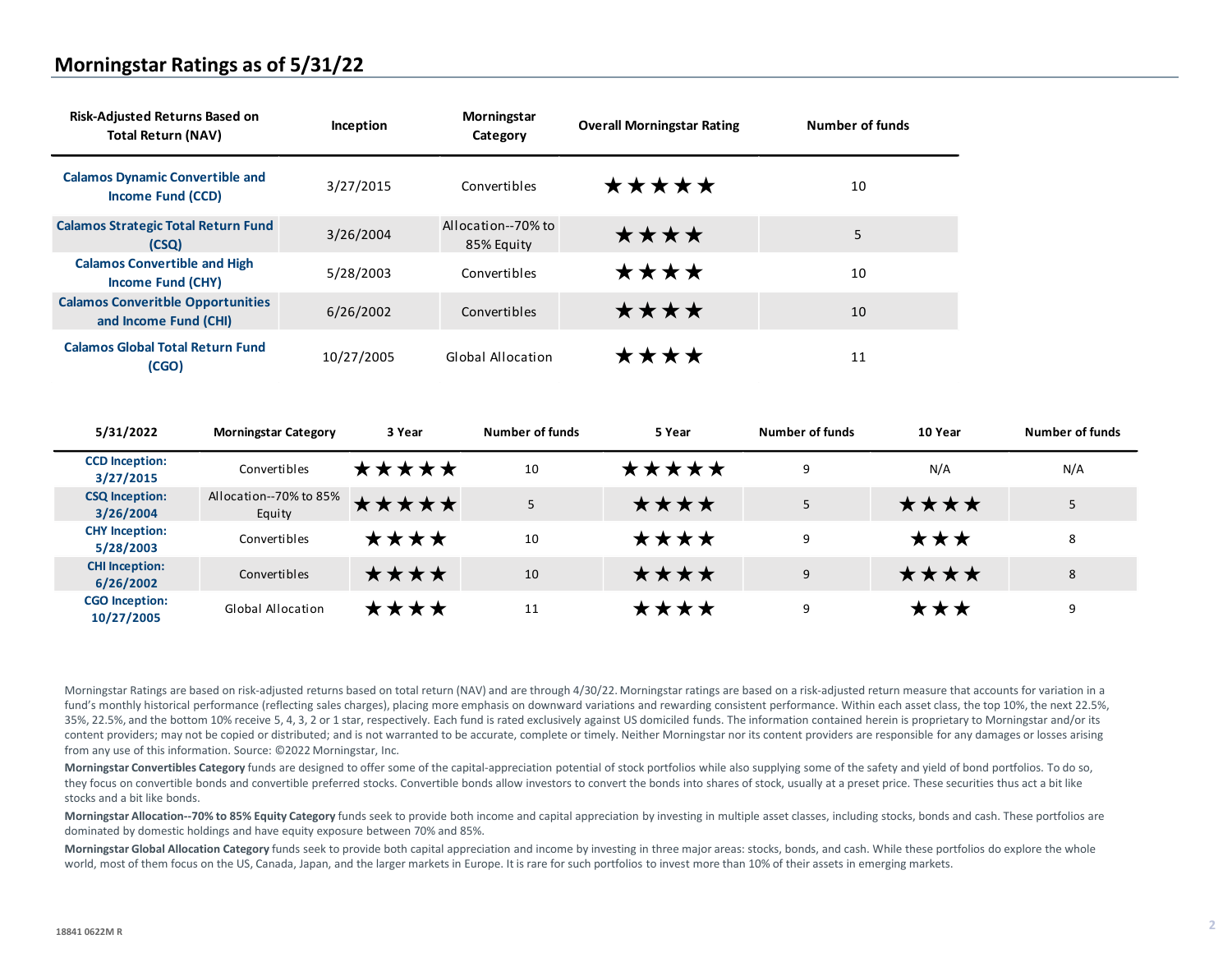# **Average Annualized Returns (%) as of 5/31/22**

|                 |            | 1 year   |            | 3 year |            | 5 year     |            | 10 year    |            | Since Inception |
|-----------------|------------|----------|------------|--------|------------|------------|------------|------------|------------|-----------------|
|                 | <b>NAV</b> | Mkt      | <b>NAV</b> | Mkt    | <b>NAV</b> | <b>Mkt</b> | <b>NAV</b> | <b>Mkt</b> | <b>NAV</b> | <b>Mkt</b>      |
| CHI (6/26/02)   | $-16.33$   | $-13.67$ | 13.00      | 15.47  | 10.23      | 10.73      | 9.46       | 9.74       | 9.57       | 9.46            |
| CHY (5/28/03)   | $-16.51$   | $-15.03$ | 13.07      | 15.07  | 10.22      | 10.69      | 9.32       | 10.04      | 8.85       | 8.71            |
| CSQ (3/26/04)   | $-5.07$    | $-9.90$  | 17.06      | 16.35  | 13.19      | 13.53      | 13.67      | 13.97      | 9.16       | 8.67            |
| CGO (10/27/05)  | $-18.08$   | $-17.48$ | 10.27      | 9.61   | 7.75       | 8.47       | 8.48       | 8.78       | 7.96       | 7.98            |
| CHW (6/27/07)   | $-18.63$   | $-21.40$ | 8.90       | 9.66   | 6.72       | 7.97       | 8.82       | 9.67       | 5.68       | 5.40            |
| $CCD$ (3/27/15) | $-18.63$   | $-22.99$ | 15.65      | 17.89  | 12.12      | 13.26      | ---        | ---        | 9.18       | 8.82            |
| CPZ (11/29/19)  | $-5.89$    | $-3.46$  | $---$      | $---$  | ---        | ---        | $---$      | $---$      | 7.96       | 4.39            |

*Past performance is no guarantee of future results. Average annual return measures net investment income and capital gain or loss from portfolio investments as an annualized average, assuming reinvestment of income and capital gain distributions. In calculating net investment income, all applicable fees and expenses are deducted from the returns.*

Past performance is no guarantee of future results. As with other investments, market price will fluctuate with the market and upon sale, your shares may have a market price that is above or below net asset value and may be worth more or less than your original investment. Returns at NAV reflect the deduction of the Fund's management fee, debt leverage costs and other expenses. You can purchase or sell common shares daily. Like any other stock, market price will fluctuate with the market. Upon sale, your shares may have a market price that is above or below net asset value and may be worth more or less than your original investment. Shares of closed-end funds frequently trade at a discount which is a market price that is below their net asset value.

# Calamos Investments: A Leader In Closed-End Funds

For more than 40 years, Calamos Investments has provided innovative investment strategies to aid investors in their search for income and capital appreciation. Drawing on experience that dates to the difficult financial markets of the 1970s, we believe we are well positioned to navigate uncertain market environments through active management. **Calamos has been a pioneer in the closed-end industry, having launched our first multiasset closed-end fund in 2002. We have a long track record of meeting distributions and managing leverage.**

### A Choice of Funds for the Income-Oriented Investor

To address a breadth of asset allocation needs, we offer two broad categories of closed-end funds: enhanced fixed income and total return. Enhanced fixed income funds are positioned to pursue high current income and capital gains. Total return funds are positioned to seek current income, with increased emphasis on capital gains potential. To learn more about how Calamos Closed-End Funds can help income-oriented investors, please visit us at www.calamos.com/cefs or speak with your investment professional. Select a fund name below to learn more about how it has addressed investors' search for income.

#### Enhanced Fixed Income Offerings:

Calamos Convertible Opportunities and Income Fund (CHI) Calamos Convertible and High Income Fund (CHY) Calamos Global Dynamic Income Fund (CHW)

### Total Return Offerings

Calamos Strategic Total Return Fund (CSQ) Calamos Dynamic Convertible and Income Fund (CCD) Calamos Global Total Return Fund (CGO) Calamos Long/Short Equity & Dynamic Income Trust (CPZ)

## **Premium/Discount Summary**

|            | 5/31/22     |
|------------|-------------|
| <b>CPZ</b> | $-8.09%$    |
| <b>CSQ</b> | $-3.50%$    |
| <b>CHW</b> | 0.54%       |
| CHY        | 2.22%       |
| CCD        | 2.24%       |
| СHІ        | 2.77%       |
| CGO        | 4.91%<br>a, |

**Discounts and, in some cases, small premiums may provide attractive entry points for longer-term investors.**

# **SUBSCRIBE**

to receive the **CALAMOS CLOSED-END FUND SNAPSHOT**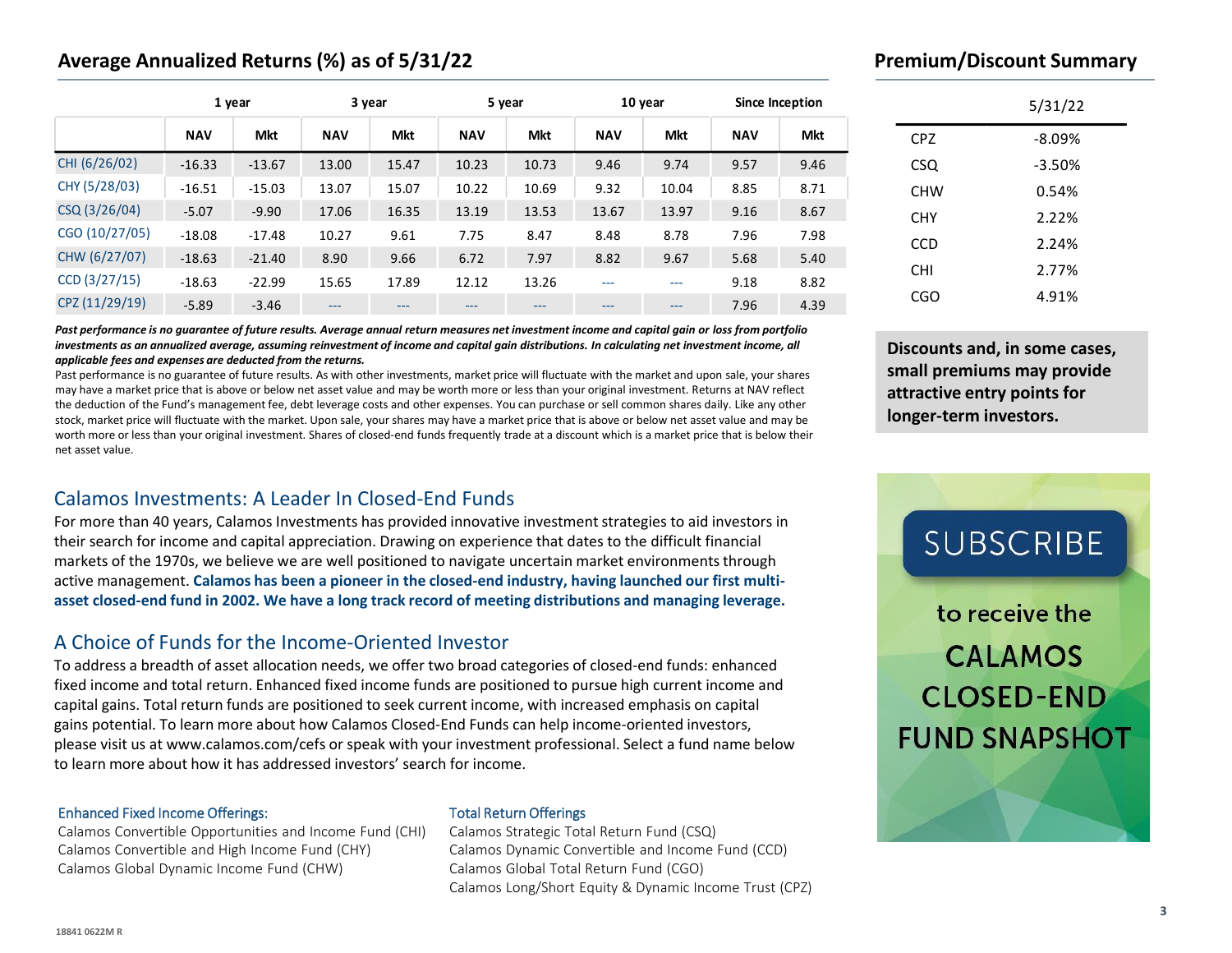## **Distribution Details, paid 6/17/22**

|            |                     | <b>Net</b> |                   |               |                  |
|------------|---------------------|------------|-------------------|---------------|------------------|
|            |                     | Investment | <b>Short-term</b> | Long-term     | <b>Return of</b> |
|            | <b>Distribution</b> | Income     | capital gains     | capital gains | Capital          |
| <b>CHI</b> | \$0.0950            | \$0.0139   | \$0.0000          | \$0.0811      | \$0.0000         |
| <b>CHY</b> | \$0.1000            | \$0.0143   | \$0.0000          | \$0.0857      | \$0.0000         |
| <b>CHW</b> | \$0.0700            | \$0.0000   | \$0.0000          | \$0.0000      | \$0.0700         |
| <b>CSQ</b> | \$0.1025            | \$0.0155   | \$0.0000          | \$0.0870      | \$0.0000         |
| <b>CCD</b> | \$0.1950            | \$0.0000   | \$0.0000          | \$0.1950      | \$0.0000         |
| <b>CGO</b> | \$0.1000            | \$0.0000   | \$0.0000          | \$0.0000      | \$0.1000         |
| <b>CPZ</b> | \$0.1400            | \$0.0064   | \$0.1336          | \$0.0000      | \$0.0000         |

Ordinary income includes net investment income and short-term capital gains. The distribution tables provided here are for informational purposes only. Estimates are calculated on a tax basis rather than on a generally accepted accounting principles (GAAP) basis but should not be used for tax reporting purposes. Distributions may be subject to re-characterization for tax purposes after the end of the fiscal year. Individual (non-corporate) shareholders with taxable accounts will receive written notification regarding the components and tax treatment for distributions via Form 1099-DIV. If your distributions are reinvested in additional shares, you will receive a statement reflecting the reinvestment of the distribution. This information is not legal or tax advice. Consult a professional regarding your specific legal or tax matters.

# **Additional Information: Fund Risks and Definitions**

All Calamos closed-end funds: Investments by the Fund in lower-rated securities involve substantial risk of loss and present greater risks than investments in higher rated securities, including less liquidity and increased price sensitivity to changing interest rates and to a deteriorating economic environment.

Fixed income securities are subject to interest-rate risk; as interest rates go up, the value of debt securities in the Fund's portfolio generally will decline.

There are certain risks associated with an investment in a convertible bond such as default risk—that the company issuing a convertible security may be unable to repay principal and interest, and interest rate risk—that th convertible may decrease in value if interest rates increase.

CCD: The Fund's ability to close out its position as a purchaser or seller of an over-the-counter or exchange-listed put or call option is dependent, in part, upon the liquidity of the option market. There are significant differences between the securities and options markets that could result in an imperfect correlation among these markets, causing a given transaction not to achieve its objectives. The Fund's ability to utilize options successfully will depend on the ability of the Fund's investment adviser to predict pertinent market movements, which cannot be assured. Investment Adviser Purchase Risk. As contemplated in the Fund's prospectus, Calamos Advisors LLC (the "Adviser") has entered into a 10b5-1 Plan under which a registered broker-dealer (not a member of the underwriting syndicate involved in the offering of the Fund), as agent for the Adviser, will purchase in the open market up to \$20 million of our common shares in the aggregate, on such terms and at times, and subject to a variety of market and discount conditions and a daily purchase limit, to be described in a subsequent press release. See "Management of the Fund — Related-Party Transactions" in the Fund's prospectus. Whether purchases will be made under the 10b5-1 Plan and how much will be purchased at any time is uncertain, dependent on prevailing market prices and trading volumes, all of which we cannot predict. Although intended to provide liquidity, these activities may have the effect of maintaining the market price of our common shares or suppressing a decline in the market price of the common shares, and, as a result, the price of our common shares may be higher than the price that otherwise might exist in the open market. Conversely, any eventual sale of purchased common shares by the Adviser and its affiliates may act as a catalyst for a decline in the Fund's market price, and therefore the market price of our common shares may be lower than the price that might otherwise exist in the open market. Limited Term Risk. Unless the Termination Date is amended by shareholders in accordance with the Declaration of Trust, the Fund will be terminated on the 15th anniversary of its effective date, currently expected to be March 26, 2030. If the Fund's Board of Trustees believes that under then current market conditions it is in the best interests of the Fund to do so, the Fund may extend the Termination Date for one year, which is anticipated to be March 26, 2031, without a shareholder vote, upon the affirmative vote of three-quarters of the Trustees then in office. Beginning one year before the Termination Date (the "wind-down period"), the Fund may begin liquidating all or a portion of the Fund's portfolio. During the wind-down period the Fund may deviate from its investment strategy. As a result, during the wind-down period the Fund's distributions may decrease, and such distributions may include a return of capital.

CHW and CGO: The Fund may invest up to 100% of its assets in foreign securities and invest in an array of security types and market cap sizes, each of which has a unique risk profile. As a result of political or economic instability in foreign countries, there can be special risks associated with investing in foreign securities. These include fluctuations in currency exchange rates, increased price volatility, and difficulty obtaining info The Fund may invest in derivative securities, including options and swap agreements. The use of derivatives presents risks different from, and possibly greater than, the risks associated with investing directly in traditio securities. There is no assurance that any derivative strategy used by the Fund will succeed. One of the risks associated with purchasing an option is that the Fund pays a premium whether or not the option is exercised.